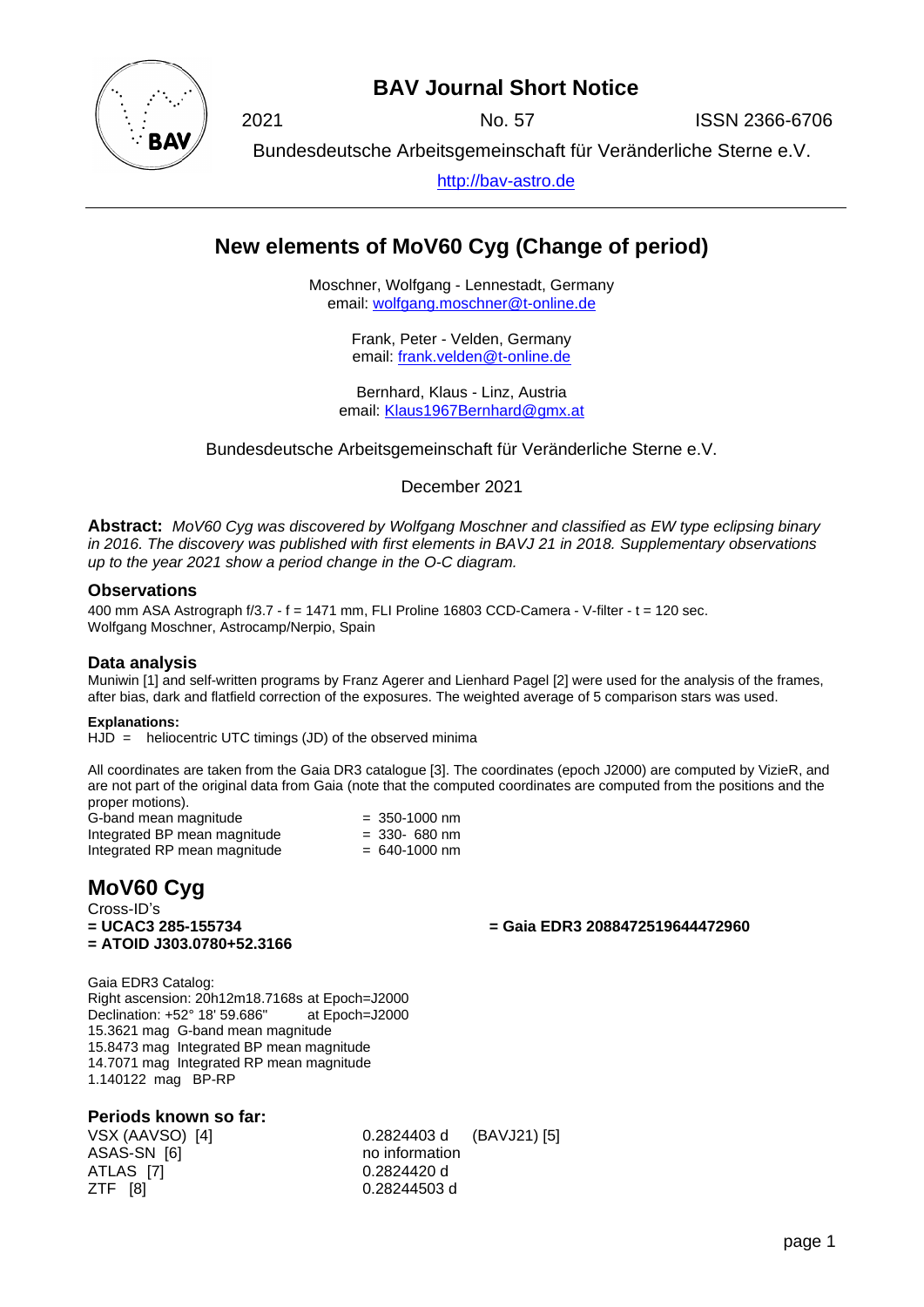## **Results**

The observations over the entire period between 2016 and 2021 show a change in period around JD 2458700. The new elements are valid for the period after the change in period. The period has increased by 0.6 seconds. The variable should be monitored further in the future, since further period changes are to be expected. A physical interpretation of the phenomenon cannot be made here. The presented elements were calculated by the method of least squares, taking into account all our minima from JD 2458700 to JD 2459505 (see table below). Data from this star were also recently processed by the ATLAS project [7].

### **MoV60 Cyg new elements**

These elements are valid from approx. JD 2458700

| Min. | $=$ | HJD 2458755.50780 + 0.2824471*E |
|------|-----|---------------------------------|
|      |     | $\pm 0.00070$ $\pm 0.0000003$   |

|                 | <b>HJD-Date</b> |              |              |           |               |
|-----------------|-----------------|--------------|--------------|-----------|---------------|
| <b>Observer</b> | <b>Minimum</b>  | <b>Type</b>  | <b>Epoch</b> | $O-C$ (d) | <b>Source</b> |
| W. Moschner     | 2457574,4796    | $\mathbf{I}$ | $-4181,5$    | 0,0243    |               |
| W. Moschner     | 2457574,6244    | т            | $-4181$      | 0,0279    |               |
| W. Moschner     | 2457576,4573    | $\mathbf{I}$ | -4174,5      | 0,0249    |               |
| W. Moschner     | 2457581,5393    | $\mathbf{I}$ | -4156,5      | 0,0229    |               |
| W. Moschner     | 2457605,4102    | ı            | $-4072$      | 0,0270    |               |
| W. Moschner     | 2457605,5481    | $\mathbf{I}$ | $-4071,5$    | 0,0237    |               |
| W. Moschner     | 2457623,3462    | $\mathbf{I}$ | $-4008,5$    | 0,0276    |               |
| W. Moschner     | 2457623,4862    | т            | -4008        | 0,0264    |               |
| W. Moschner     | 2457691,4125    | $\mathbf{I}$ | $-3767,5$    | 0,0241    |               |
| W. Moschner     | 2457955,4996    | $\mathbf{I}$ | -2832,5      | 0,0232    |               |
| W. Moschner     | 2457963,4074    | $\mathbf{I}$ | $-2804,5$    | 0,0225    |               |
| W. Moschner     | 2457963,5443    | т            | -2804        | 0,0182    |               |
| W. Moschner     | 2457979,3635    | т            | $-2748$      | 0,0203    |               |
| W. Moschner     | 2457979,5054    | $\mathbf{I}$ | $-2747,5$    | 0,0210    |               |
| W. Moschner     | 2457979,6369    | т            | -2747        | 0,0113    |               |
| W. Moschner     | 2458010,4272    | т            | -2638        | 0,0148    |               |
| W. Moschner     | 2458015,3681    | $\mathbf{I}$ | $-2620,5$    | 0,0129    |               |
| W. Moschner     | 2458015,5130    | т            | $-2620$      | 0,0166    |               |
| W. Moschner     | 2458329,4446    | $\mathbf{I}$ | $-1508,5$    | 0,0083    |               |
| W. Moschner     | 2458329,5875    | ı            | -1508        | 0,0099    |               |
| W. Moschner     | 2458330,4350    | т            | $-1505$      | 0,0101    |               |
| W. Moschner     | 2458330,5768    | $\mathbf{I}$ | $-1504,5$    | 0,0106    |               |
| W. Moschner     | 2458352,4633    | т            | $-1427$      | 0,0075    |               |
| W. Moschner     | 2458352,6063    | $\mathbf{I}$ | $-1426,5$    | 0,0092    |               |
| W. Moschner     | 2458397,3717    | L            | $-1268$      | 0,0068    |               |
| W. Moschner     | 2458720,4835    | L            | $-124$       | $-0,0009$ |               |
| W. Moschner     | 2458755,3678    | $\mathbf{I}$ | $-0,5$       | 0,0012    |               |
| W. Moschner     | 2458755,5075    | ı            | 0            | $-0,0003$ |               |
| W. Moschner     | 2459053,4895    | ı            | 1055         | 0,0000    |               |
| W. Moschner     | 2459053,6324    | $\mathbf{I}$ | 1055,5       | 0,0016    |               |
| W. Moschner     | 2459069,4480    | $\mathbf{I}$ | 1111,5       | 0,0002    |               |
| W. Moschner     | 2459069,5875    | ı            | 1112         | $-0,0014$ |               |
| W. Moschner     | 2459102,4934    | $\mathbf{I}$ | 1228,5       | $-0,0006$ |               |
| W. Moschner     | 2459140,3462    | Ш            | 1362,5       | 0,0043    |               |
| W. Moschner     | 2459403,5856    | Ш            | 2294,5       | 0,0029    |               |
| W. Moschner     | 2459426,4629    | Ш            | 2375,5       | 0,0020    |               |
| W. Moschner     | 2459426,6008    | I            | 2376         | $-0,0013$ |               |
| W. Moschner     | 2459469,3893    | Ш            | 2527,5       | $-0,0036$ |               |
| W. Moschner     | 2459505,4030    | т            | 2655         | $-0,0018$ |               |

Table 1: Minima MoV60 Cyg, O-C using the new elements.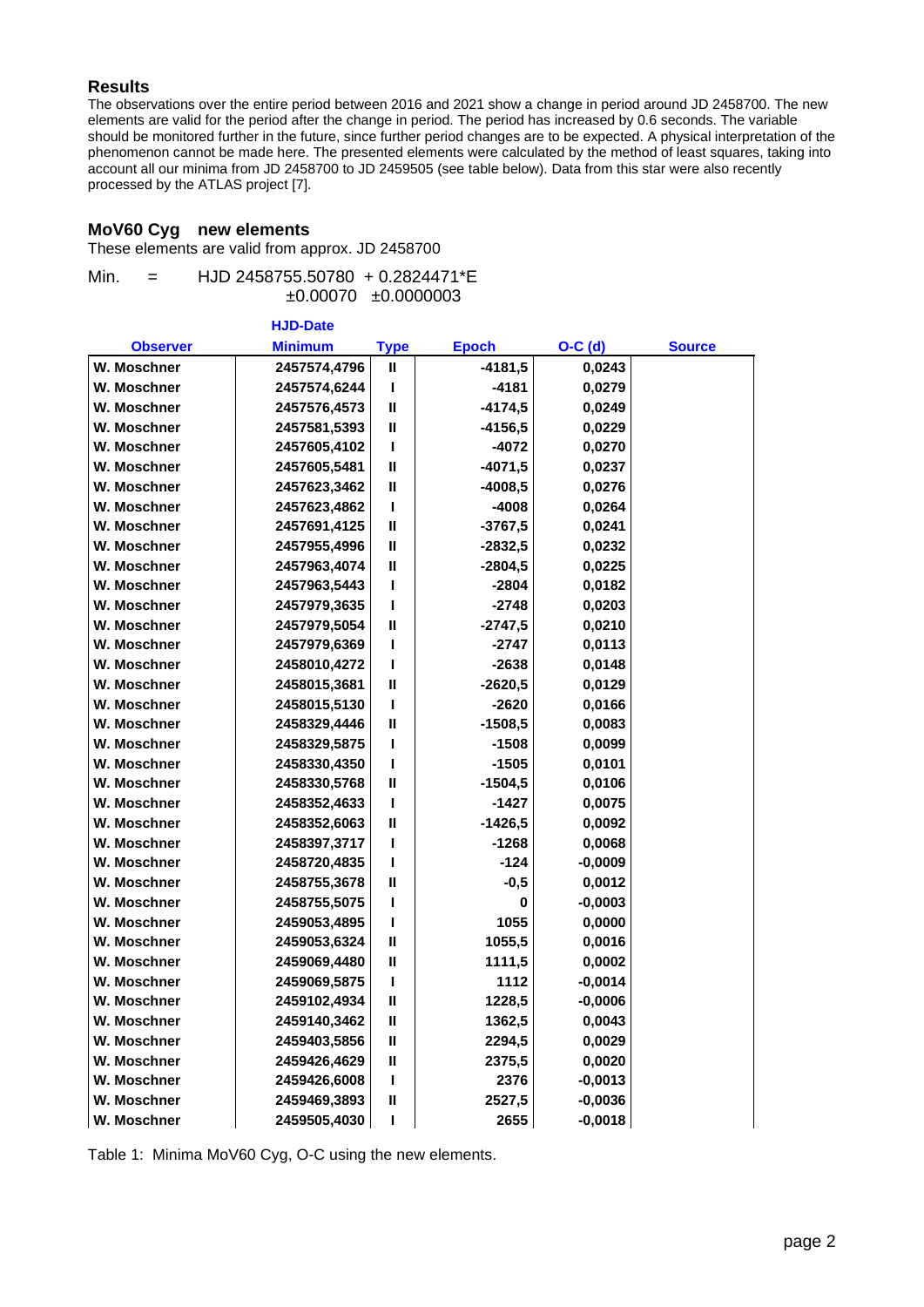

Figure 1: O-C-diagram from MoV60 Cyg using the new elements.



Figure 2: O-C-diagram from MoV60 Cyg using the period from VSX and BAVJ 21 (0.2824403 d). Figure 3: O-C-diagram from MoV60 Cyg using the period from ATLAS (0.282442 d).